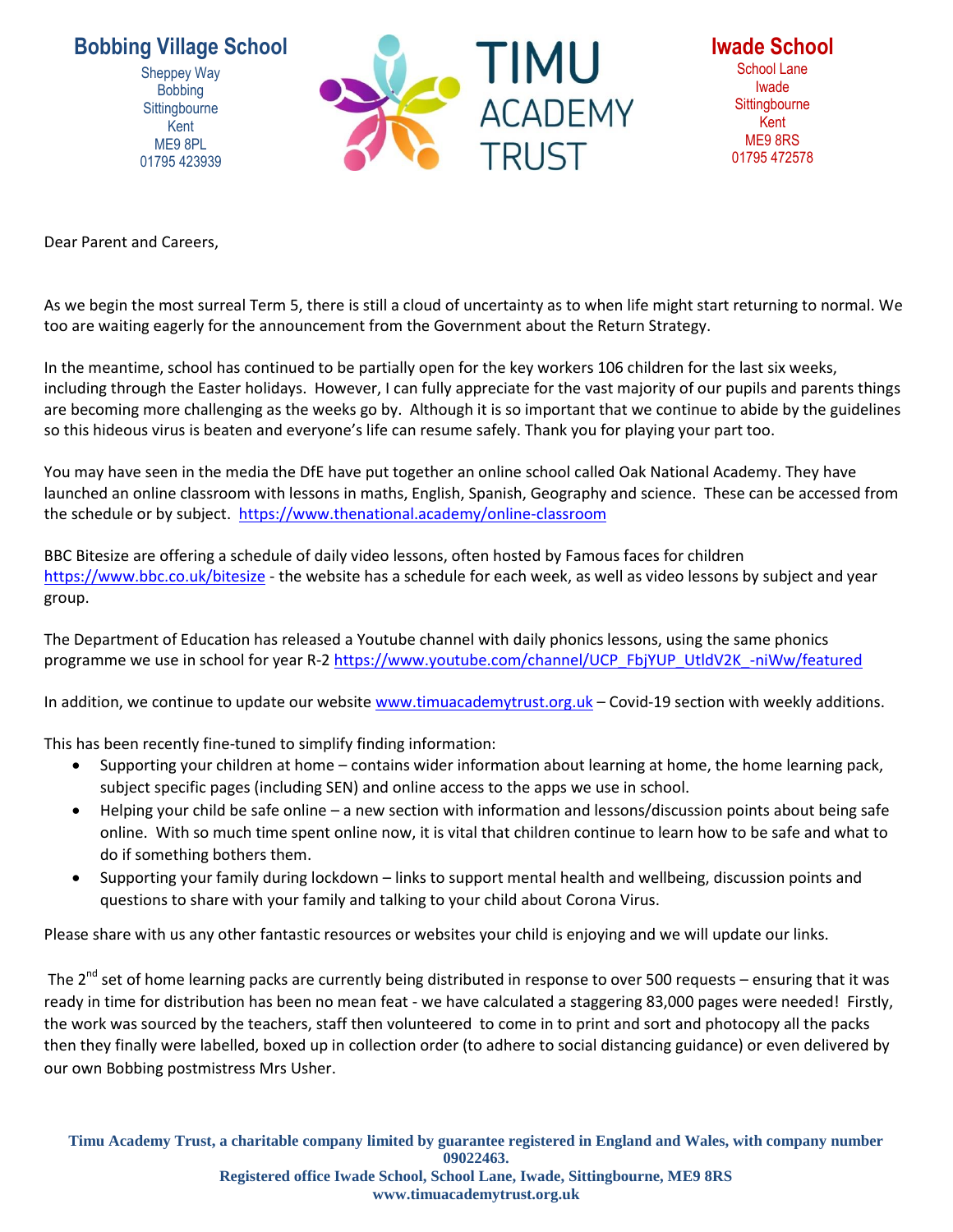These have also been uploaded to our website on Covid-19 – Supporting your children at home – home learning pack 2 – then choose the year group you need. These are all PDFs and so you can selectively print pages. If your child is struggling with any aspect of their pack, then do choose a different year group and try some work from that. The work is aimed at supporting their current learning rather than expecting you to teach new concepts at home.

During this strange time we do not expect you to be teaching your child full lessons, but any encouragement you can give them to read widely (or listen to stories), choosing something from their home learning pack to work on, or learning wider skills (hoovering, cooking, gardening, making bird boxes etc) are perfect.

We continue to use our Facebook pages to share regular fun challenges and other information posts such as how your child can access and use their Purple Mash email. If you are not a member, then please search for Iwade School or Bobbing Village School and ask to join. It is a closed site so you just need to be a current parent or carer to join.

We have really enjoyed seeing what your children have been up to – taking part in our challenges, sharing their adventures in the garden and on walks and showing their home learning.

For our year 6's, we fully understand that this is an incredibly difficult time, coming towards the end of their primary years in such a manner. Please be assured we will not let it go uncelebrated. We do not want our year 6 children to miss out on end of year events as it is an important part of their transition into secondary school. We are planning to host an event for the children – regardless of whether this happens in term 6, or after they have moved to secondary school. More information about this will be released once we have a better idea of when school life will resume.

As part of this we are planning to go ahead with Graduoke as we know how much the children love it – currently the company that offers this service are not contactable so again we will confirm this once we have more information.

The ordered hoodies have arrived and are safely waiting for our year 6 event. We know that some local schools have just sent them home, but receiving them and signing each others shirts is so important to the children, so this will also take place at the same time.

We have continued to contact PGL to see whether they are cancelling our trip. If we choose to cancel the trip then you would lose both your deposit and 30% of your payments, hence our waiting it out for the company to cancel and receive a full refund. They have recently cancelled all visits up to  $31<sup>st</sup>$  May so hopefully we will have more news soon.

Many of the class teachers and their TAs are in the process of writing emails and creating class blogs which they will share with your children via Purple Mash. We have chosen this platform for its high level of safety, compliance with our safeguarding procedures and it is known to most of the children. We have shared on Facebook and via email how to access the pupil emails, but please get in touch via [Office@iwade.kent.sch.uk](mailto:Office@iwade.kent.sch.uk) if you don't have this.

Children from year 2 upwards can email their friends via Purple Mash. However, all emails exchanged between pupils must be approved by their class teacher or the Administrator before they arrive. This is for safeguarding reasons and to help children to be safe online.

We know that this unprecedented time is causing financial strains for some families, so please remember that if you apply for, and get accepted for free school meals then your child can then receive a £15 a week supermarket voucher from the Government scheme which may help a little towards your weekly shopping bill. This is valid only during the current crisis. It doesn't matter how long or short a time you remain eligible; your child will continue to receive the £15 voucher for each week they remain eligible. More information about applying and eligibility is on [https://www.gov.uk/apply-free-school](https://www.gov.uk/apply-free-school-meals)[meals](https://www.gov.uk/apply-free-school-meals)